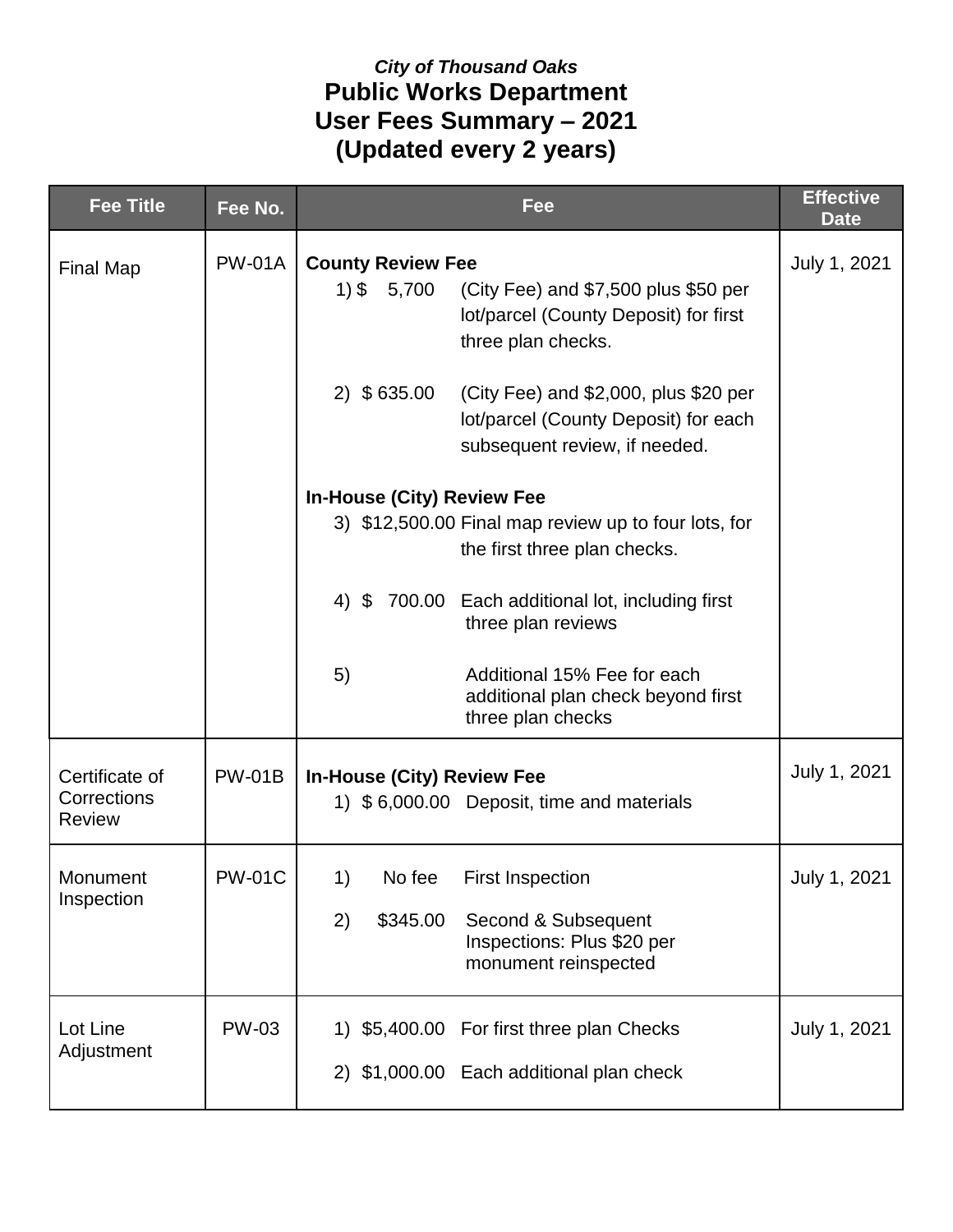| <b>Fee Title</b>                                                                              | Fee No.       | Fee                                                                                                        | <b>Effective</b><br><b>Date</b> |
|-----------------------------------------------------------------------------------------------|---------------|------------------------------------------------------------------------------------------------------------|---------------------------------|
| Public and                                                                                    | <b>PW-04</b>  | Fee is based on Project Valuation                                                                          | July 1, 2021                    |
| Private<br>Improvement                                                                        |               | \$700.00<br>Minor projects up to 5,000 SF<br>1)                                                            |                                 |
| <b>Plan Check</b>                                                                             |               | 2) \$9,500.00<br>Greater than 5,000 SF up to 20,000<br>SF on-site improvements (up to 3<br>plan checks)    |                                 |
|                                                                                               |               | 3) \$2,550.00<br>Every additional 10,000 SF on-site<br>improvements (up to 3 plan checks)                  |                                 |
|                                                                                               |               | 4)<br>Each excess plan check, after 3rd<br>plan check, 15% of total fee                                    |                                 |
| Public and<br>Private                                                                         | <b>PW-05</b>  | 1)<br>\$500.00<br>Minor projects up to 5,000 SF                                                            | July 1, 2021                    |
| Improvement<br>Inspection                                                                     |               | \$8,500.00<br>2)<br>Greater than 5,000 SF up to<br>20,000 SF on-site improvements<br>(up to 3 plan checks) |                                 |
|                                                                                               |               | \$2,350.00<br>Every additional 10,000 SF on-<br>3)<br>site improvements (up to 3-year<br>project duration) |                                 |
|                                                                                               |               | 4)<br>Excess duration (each year<br>beyond 3-years of project<br>duration) 15% of original fee             |                                 |
| Encroachment<br>Permit - Minor                                                                | <b>PW-06A</b> | 1)<br>\$320.00                                                                                             | July 1, 2021                    |
| Major<br>Encroachment<br>Permits/Public<br>Improvements<br><b>Plan Check</b><br>(over \$5,000 | <b>PW-06B</b> | 1) 5,500.00<br>Base fee, plus up to \$50,000<br>value of improvements (up to 3<br>plan checks)             | July 1, 2021                    |
|                                                                                               |               | 2) 2,600.00<br>Additional fee for each additional<br>\$50,000 value of improvements                        |                                 |
| value)                                                                                        |               | 3)<br>Each additional review 20% of<br>total plan check fee                                                |                                 |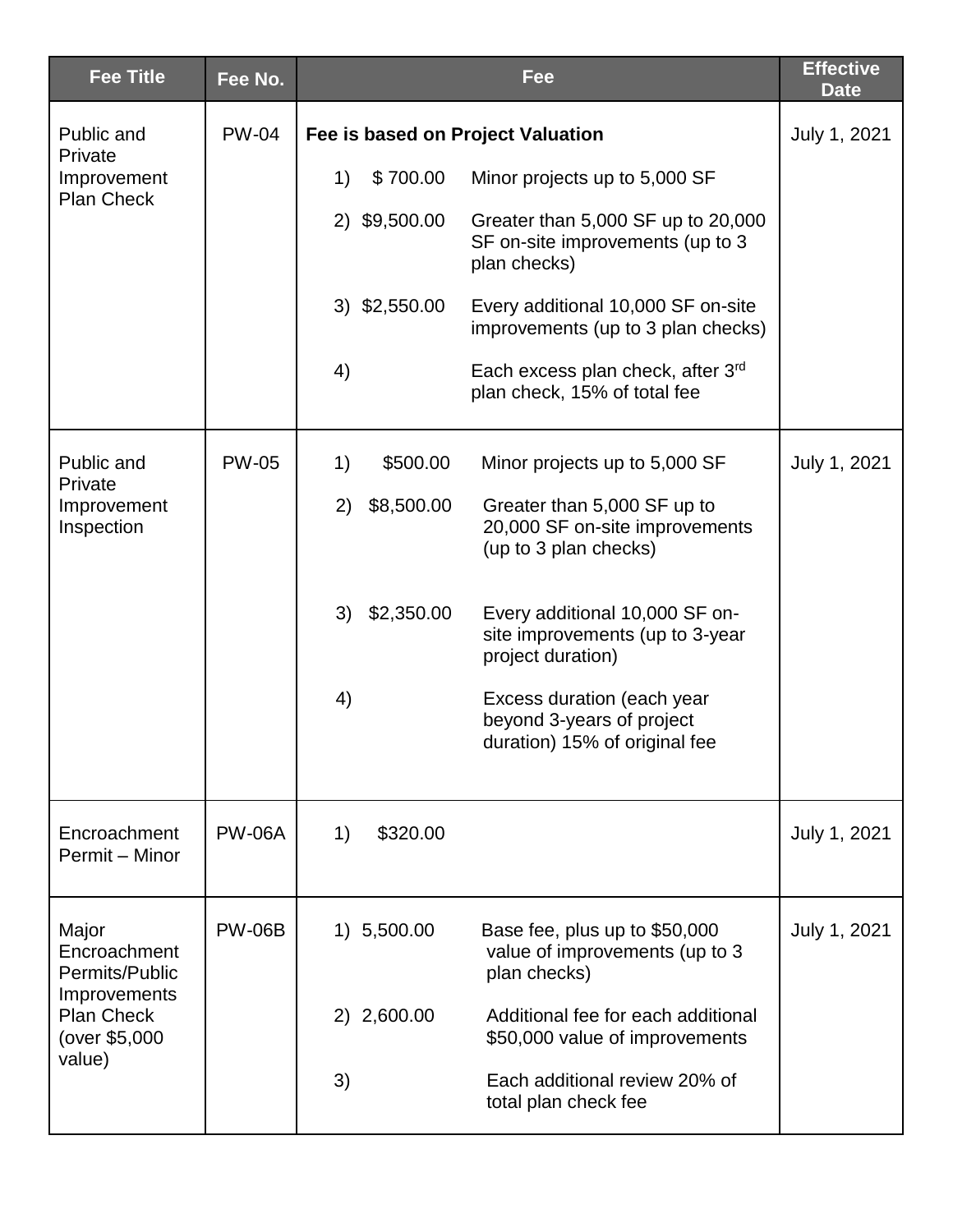| <b>Fee Title</b>                                                       | Fee No.       | <b>Fee</b>                                                                                      | <b>Effective</b><br><b>Date</b> |
|------------------------------------------------------------------------|---------------|-------------------------------------------------------------------------------------------------|---------------------------------|
| Encroachment<br>$Permit -$                                             | <b>PW-06C</b> | 1) \$17.00<br>Per trip                                                                          | July 1, 2021                    |
| Oversize Load                                                          |               | 2) \$92.00<br><b>Annual Permit Fee by State</b>                                                 |                                 |
| Encroachment<br>Permit-<br>Newsrack/Drop<br>Box                        | <b>PW-06E</b> | 1) \$314.00<br>Newsrack (up to 5 co-located<br>racks) installation or Removal -<br>each         | July 1, 2021                    |
| (Annual)                                                               |               | 2) \$200.00<br>Newsrack (up to 5 co-located<br>racks) initial permit and annual<br>renewal      |                                 |
|                                                                        |               | $3)$ \$<br>5.00<br>Per day storage fee                                                          |                                 |
|                                                                        |               | 4) \$92.50<br>Annual charge for drop boxes                                                      |                                 |
|                                                                        |               | 5) \$92.50<br>Annual charge for each increment<br>of 10 private postage boxes                   |                                 |
| Encroachment<br>Permit - Utility                                       | <b>PW-06F</b> | $\boldsymbol{\mathcal{S}}$<br>245.00<br>1)<br>Annual permit processing, plus                    | July 1, 2021                    |
| Companies<br>(Annual)                                                  |               | 2) \$2,400.00<br>For every 10 locations                                                         |                                 |
|                                                                        |               | $3)$ \$<br>245.00<br>Utility company trenching for<br>installation, repairs, and<br>maintenance |                                 |
| Encroachment<br>Permit - House<br>Moving                               | <b>PW-06H</b> | $1)$ \$<br>310.00                                                                               | July 1, 2021                    |
| Encroachment<br>Permit-<br>Monitoring<br><b>Wells Annual</b><br>Permit | <b>PW-06J</b> | $1)$ \$<br>338.00<br><b>Annual Permit</b>                                                       | July 1, 2021                    |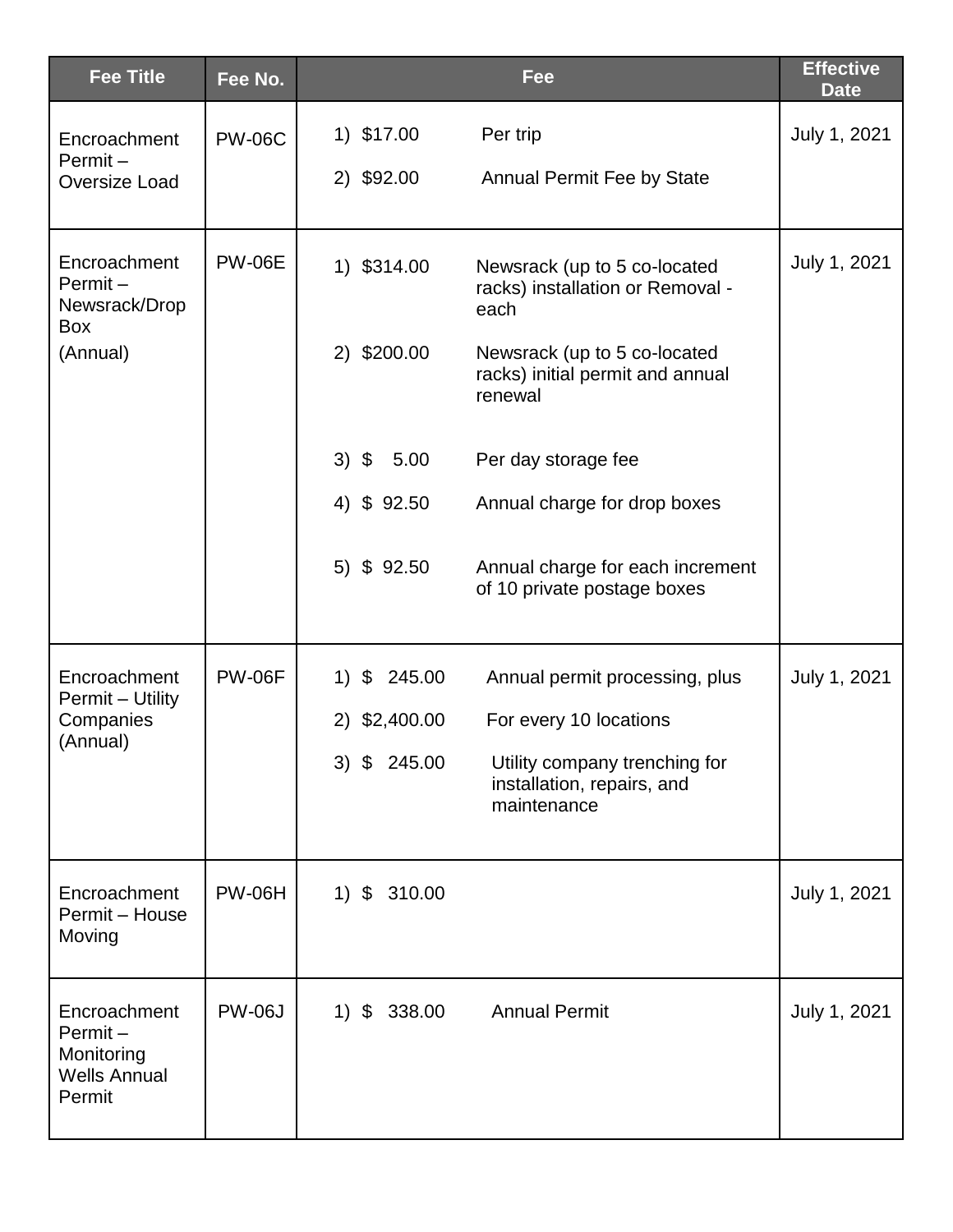| <b>Fee Title</b>                                                         | Fee No.       |         |                                                                      | Fee                                                                                                                                               | <b>Effective</b><br><b>Date</b> |  |
|--------------------------------------------------------------------------|---------------|---------|----------------------------------------------------------------------|---------------------------------------------------------------------------------------------------------------------------------------------------|---------------------------------|--|
| Small<br>Cell/Wireless<br>Permit - Within<br>Right-of-Way<br>(ROW)       | <b>PW-06K</b> | 1)      | \$500.00                                                             | Each application for a Small<br>Wireless Facility on an existing<br>pole (additional \$100.00 for each<br>Small Wireless Facility beyond<br>Five) | July 1, 2021                    |  |
|                                                                          |               | 2)      | \$1000.00                                                            | For application for a Small<br>Wireless Facility on a new pole                                                                                    |                                 |  |
|                                                                          |               | 3)      | \$270.00                                                             | Annual ROW access fee for each<br><b>Small Wireless Facility</b>                                                                                  |                                 |  |
|                                                                          |               |         | Order No. FCC 18-133                                                 | Authority: FCC Declaratory Ruling and Third Report and                                                                                            |                                 |  |
| Major<br>Encroachment                                                    | <b>PW-07</b>  |         | Process encroachment inspection for a project over<br>\$5,000 value: |                                                                                                                                                   |                                 |  |
| Permits/Public<br>Improvements<br>Inspections<br>(over \$5,000<br>value) |               | $1)$ \$ | 2,500.00                                                             | Base fee up to \$50,000 value of<br>improvements (up to 3 years of<br>project duration)                                                           |                                 |  |
|                                                                          |               | $2)$ \$ |                                                                      | 2,000.00 Additional fee for each additional<br>\$50,000 value of improvements<br>(up to 3 years of project duration)                              |                                 |  |
|                                                                          |               | 3)      |                                                                      | Each additional year beyond 3rd<br>year of inspection, 20% of total<br>inspection fee                                                             |                                 |  |
|                                                                          |               |         |                                                                      |                                                                                                                                                   |                                 |  |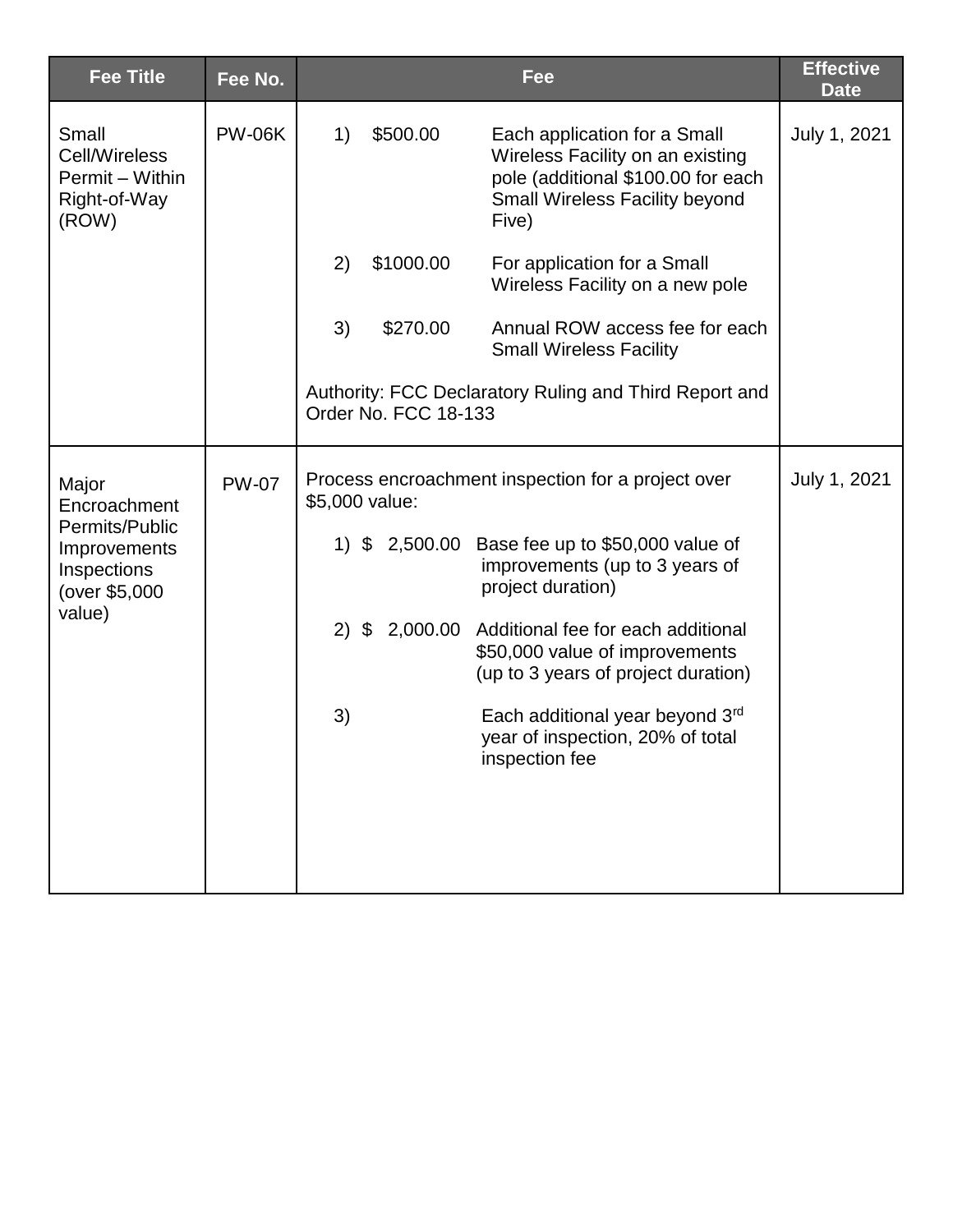| <b>Fee Title</b>                   | Fee No.      | Fee                                                                                                                                                                                         | <b>Effective</b><br><b>Date</b>                                                                      |  |  |  |                                           |  |  |  |  |  |                                  |  |                                      |  |
|------------------------------------|--------------|---------------------------------------------------------------------------------------------------------------------------------------------------------------------------------------------|------------------------------------------------------------------------------------------------------|--|--|--|-------------------------------------------|--|--|--|--|--|----------------------------------|--|--------------------------------------|--|
| Grading                            | <b>PW-08</b> | 1) \$ 270.00 Removal & Recompaction (Only)                                                                                                                                                  | July 1, 2021                                                                                         |  |  |  |                                           |  |  |  |  |  |                                  |  |                                      |  |
| Inspection                         |              | Fee based on cubic yards (cy)                                                                                                                                                               |                                                                                                      |  |  |  |                                           |  |  |  |  |  |                                  |  |                                      |  |
|                                    |              | $2)$ \$<br>400.00 $1 - 100$ cy                                                                                                                                                              |                                                                                                      |  |  |  |                                           |  |  |  |  |  |                                  |  |                                      |  |
|                                    |              | 3) $$ 1,680.00 101 - 1,000 cy$                                                                                                                                                              |                                                                                                      |  |  |  |                                           |  |  |  |  |  |                                  |  |                                      |  |
|                                    |              | 4) $$3,560.00$ 1,001 - 10,000 cy                                                                                                                                                            |                                                                                                      |  |  |  |                                           |  |  |  |  |  |                                  |  |                                      |  |
|                                    |              | 5) $$6,620.00 10,001 - and over cy$                                                                                                                                                         |                                                                                                      |  |  |  |                                           |  |  |  |  |  |                                  |  |                                      |  |
|                                    |              |                                                                                                                                                                                             | $6)$ \$ 2,200.00<br>Additional fee for each year in<br>excess of three years of projects<br>duration |  |  |  |                                           |  |  |  |  |  |                                  |  |                                      |  |
|                                    |              | 7)<br>Overtime inspection at 1.5 times<br>hourly rate; Special<br>circumstances as determined by<br>the Public Works Director, time<br>and materials, PLUS any<br>applicable contract costs |                                                                                                      |  |  |  |                                           |  |  |  |  |  |                                  |  |                                      |  |
|                                    |              |                                                                                                                                                                                             |                                                                                                      |  |  |  |                                           |  |  |  |  |  |                                  |  | 8) Grading Bond (refundable deposit) |  |
|                                    |              |                                                                                                                                                                                             | A. Less than 10,000 cubic yards $(cy) =$<br>\$25.00/cy                                               |  |  |  |                                           |  |  |  |  |  |                                  |  |                                      |  |
|                                    |              |                                                                                                                                                                                             |                                                                                                      |  |  |  |                                           |  |  |  |  |  | B. Over 10,000 cy = $$10.00$ /cy |  |                                      |  |
|                                    |              |                                                                                                                                                                                             |                                                                                                      |  |  |  | C. Removal and recompaction = $$10.00/cy$ |  |  |  |  |  |                                  |  |                                      |  |
|                                    |              | 9) Additional bonding as negotiated and required by<br><b>City Engineer</b>                                                                                                                 |                                                                                                      |  |  |  |                                           |  |  |  |  |  |                                  |  |                                      |  |
| Construction<br><b>Water Meter</b> | <b>PW-09</b> | Refer to the current Water Fee Ordinance for water<br>rates                                                                                                                                 |                                                                                                      |  |  |  |                                           |  |  |  |  |  |                                  |  |                                      |  |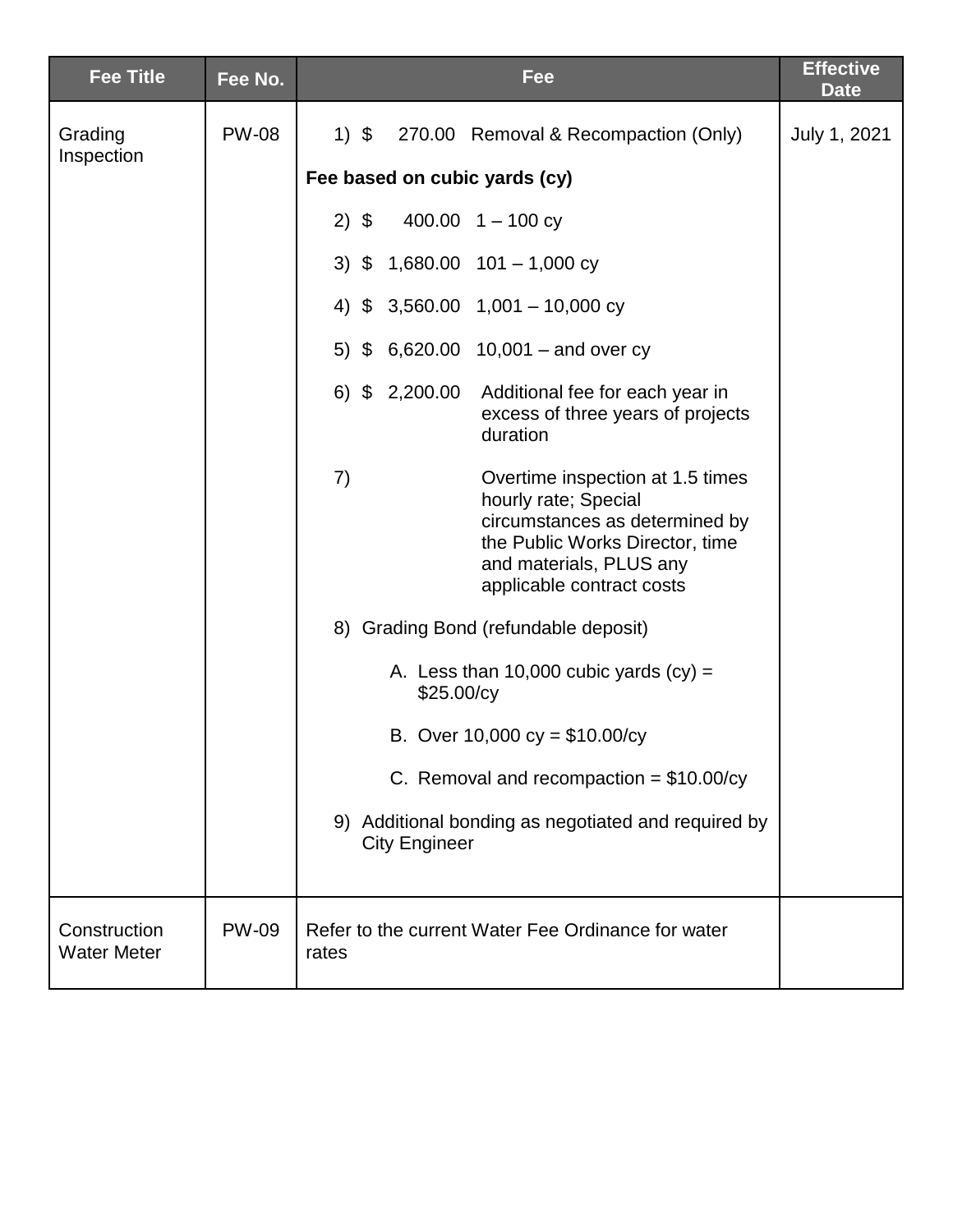| <b>Fee Title</b>                                                              | Fee No.       |         |          | Fee                                                            | <b>Effective</b><br><b>Date</b> |
|-------------------------------------------------------------------------------|---------------|---------|----------|----------------------------------------------------------------|---------------------------------|
| Paving                                                                        | <b>PW-10</b>  | $1)$ \$ | 163.00   | Up to 1,000 SF                                                 | July 1, 2021                    |
| Maintenance<br>Permit                                                         |               | $2)$ \$ |          | $527.00$ 1,001 - 10,000 SF                                     |                                 |
|                                                                               |               | $3)$ \$ |          | 240.00 Added fee for each additional<br>10,000 SF              |                                 |
| Permit<br>Application-<br><b>Industrial Waste</b><br>Discharge -<br>Type 1    | <b>PW-11</b>  | $1)$ \$ | 935.00   |                                                                | July 1, 2021                    |
| Permit<br>Application -<br><b>Industrial Waste</b><br>Discharge -<br>Type II  | <b>PW-12</b>  | $1)$ \$ | 2,162.00 |                                                                | July 1, 2021                    |
| Renewal<br>Application -<br><b>Industrial Waste</b><br>Discharge              | <b>PW-13</b>  | $1)$ \$ | 282.00   |                                                                | July 1, 2021                    |
| Disconnect/<br>Reconnect                                                      | <b>PW-14</b>  | $1)$ \$ | 37.00    | For tagging, disconnect, or<br>reconnect during business hours | July 1, 2021                    |
| <b>Water Service</b>                                                          |               | $2)$ \$ | 110.00   | For reconnect at other times (after<br>hours)                  |                                 |
| Installation/<br>Removal of<br><b>Water Service</b><br><b>Flow Restrictor</b> | <b>PW-14A</b> | $1)$ \$ | 37.00    | For installation or removal during<br>business hours           | July 1, 2021                    |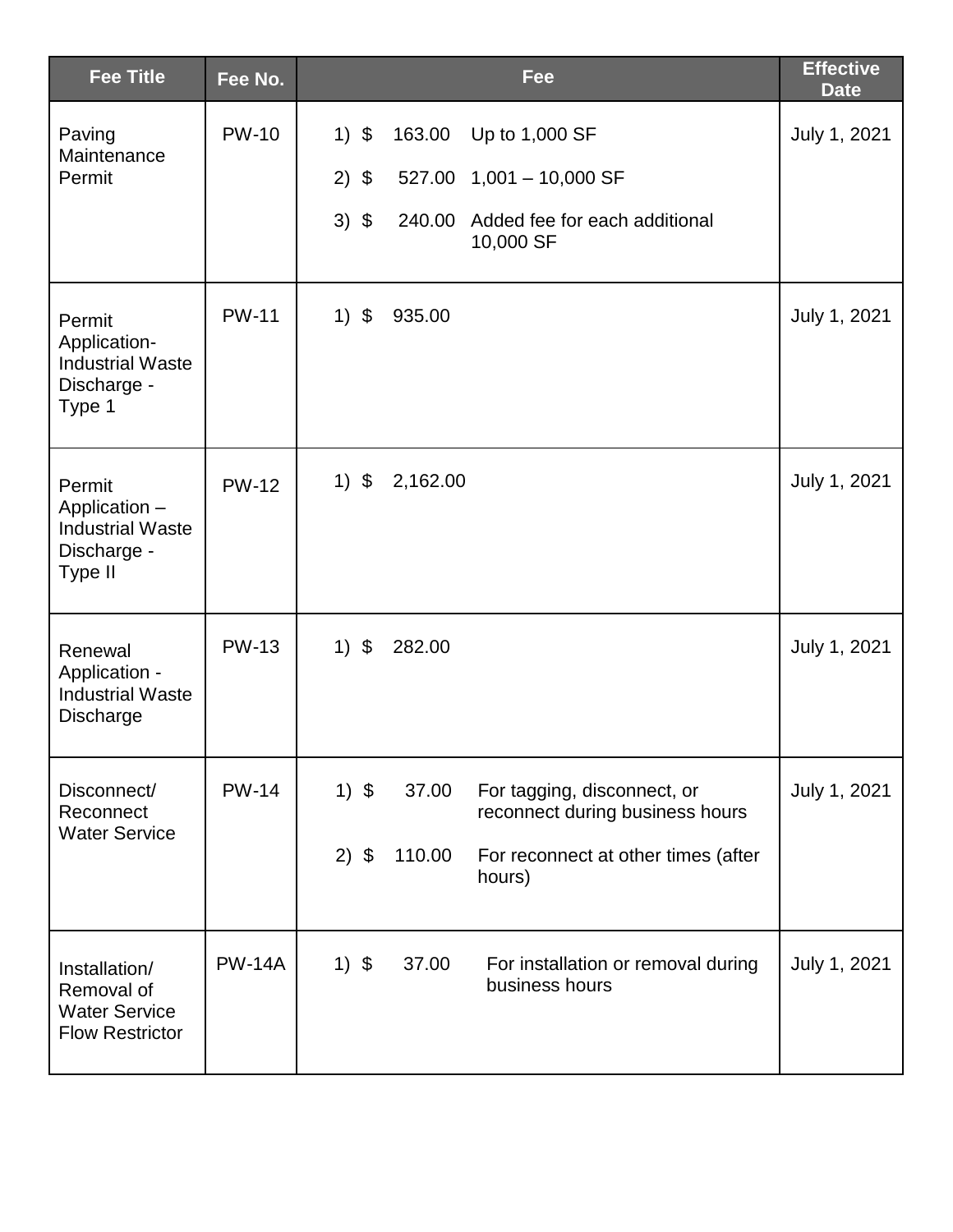| <b>Fee Title</b>                                                                           | Fee No.      | <b>Fee</b>                                                                                                                                                                                                                                       | <b>Effective</b><br><b>Date</b> |
|--------------------------------------------------------------------------------------------|--------------|--------------------------------------------------------------------------------------------------------------------------------------------------------------------------------------------------------------------------------------------------|---------------------------------|
| <b>Testing of Water</b><br>Meters for<br>Accuracy at<br>Customer's<br>Request              | <b>PW-15</b> | $1)$ \$<br>108.00<br>Plus add:<br>$2)$ \$<br>72.00<br>$\frac{3}{4}$ " and 1" meters, per test<br>$3)$ \$<br>130.00<br>2" meters to less than 6" meters,<br>per test<br>4) $$$<br><b>T &amp; M</b><br>6" meters and larger, time and<br>materials | July 1, 2021                    |
| <b>Fire Flow</b><br>Calculations                                                           | <b>PW-16</b> | 1)<br>\$200.00                                                                                                                                                                                                                                   | July 1, 2021                    |
| Easement<br>Quitclaim                                                                      | <b>PW-17</b> | 1) \$6,500.00<br>Deposit, time and materials                                                                                                                                                                                                     | July 1, 2021                    |
| Easement/Legal<br><b>Review</b>                                                            | <b>PW-18</b> | $1)$ \$<br>5,500<br>Deposit, time and materials                                                                                                                                                                                                  | July 1, 2021                    |
| <b>Backflow</b><br>Inspection and<br>Testing                                               | <b>PW-19</b> | $1)$ \$<br>27.00<br>Minimum processing fee - Applies<br>to all devices tested with certification<br>received by Ventura County Health<br>Department, prior to annual deadline<br>$2)$ \$ 231.00<br>Delinquent and City pursues action            | July 1, 2021                    |
| Right-Of-Way<br>Abandonment,<br><b>Surplus</b><br>Property<br>Disposition<br><b>Review</b> | <b>PW-20</b> | 1) \$6,000.00<br>Deposit, time and materials                                                                                                                                                                                                     | July 1, 2021                    |
| Special<br>Agreement<br><b>Review</b>                                                      | <b>PW-21</b> | 1) City costs on a time and material basis using<br>staff hourly rates against a deposit based on<br>project size.                                                                                                                               | July 1, 2021                    |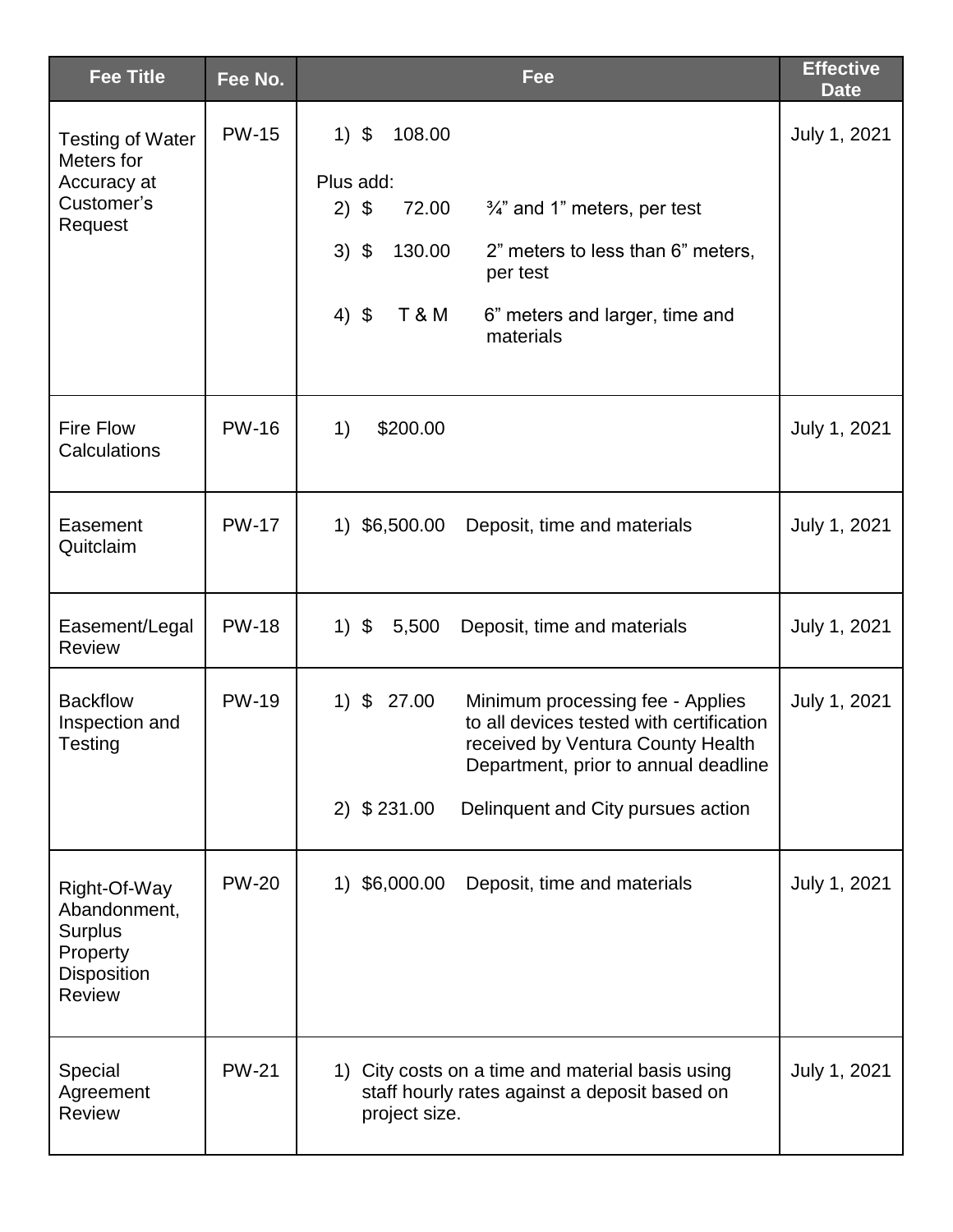| <b>Fee Title</b>                              | Fee No.      | Fee                                                                                                                                             | <b>Effective</b><br><b>Date</b> |
|-----------------------------------------------|--------------|-------------------------------------------------------------------------------------------------------------------------------------------------|---------------------------------|
| Construction<br><b>Change Order</b>           | <b>PW-22</b> | 1)<br>\$<br>430.00<br>PLUS Plan check fee per PW-04<br>(All change orders)                                                                      | July 1, 2021                    |
|                                               |              | PLUS Inspection fee per PW-05<br>(New improvements only)                                                                                        |                                 |
| <b>Municipal Code</b><br>Amendment            | <b>PW-23</b> | $1)$ \$<br>4,000.00                                                                                                                             | July 1, 2021                    |
|                                               |              | Fee to be deposited with submittal of application and<br>will be returned if City Council declines to initiate study<br>in response to request. |                                 |
|                                               |              | (Same fee as P-05A)                                                                                                                             |                                 |
| <b>After Hours</b><br>Construction            | <b>PW-24</b> | \$<br>725.00<br>Minimum for first four hours<br>1)                                                                                              | July 1, 2021                    |
| Permit                                        |              | Per hour after minimum<br>(2)<br>181.25<br>-\$                                                                                                  |                                 |
| Appeal of<br>Administrative<br>or Traffic and | <b>PW-25</b> | $1)$ \$<br>1,515.00 Appeal of administrative decision to<br>the Traffic and Transportation<br>Commission                                        | July 1, 2021                    |
| Transportation<br>Commission<br>Decision      |              | $2)$ \$<br>1,632.00<br>Appeal of Traffic and<br><b>Transportation Commission</b><br>Decision to the City Council                                |                                 |
|                                               |              | (Same fee as P-53 and P-54)                                                                                                                     |                                 |
| Reproduction<br>Fees                          | <b>PW-26</b> | <b>Maps and Plans</b><br>2.30<br>Per sheet File plans &<br>1) \$<br>record maps $ (24"x36")$                                                    | July 1, 2021                    |
|                                               |              | Minimum Order - \$5.65                                                                                                                          |                                 |
|                                               |              | Miscellaneous publications and electronic files – City<br>cost or as determined by the Public Works Director                                    |                                 |
|                                               |              | Plotting costs - \$28.30 Per sheet - (24"x36")                                                                                                  |                                 |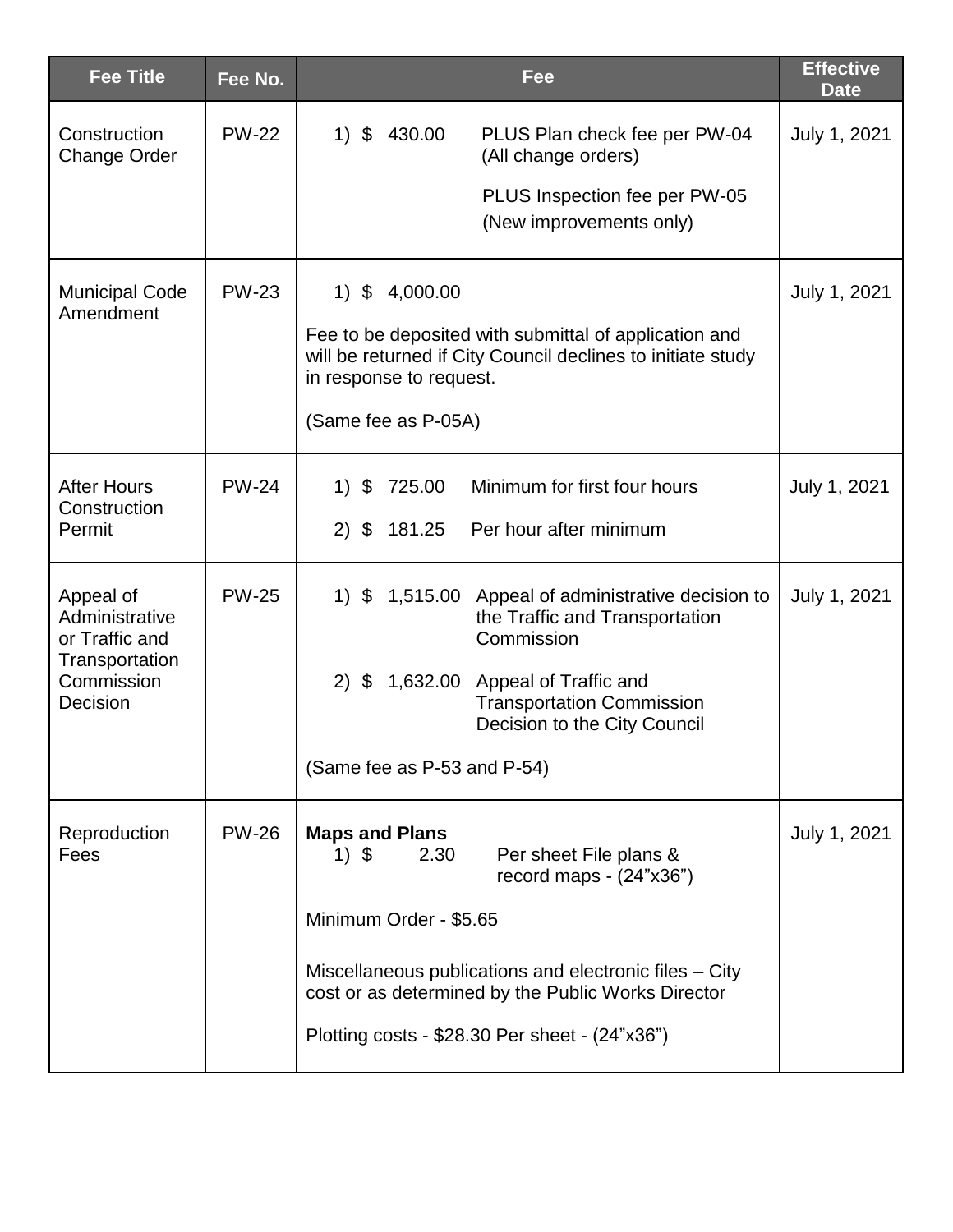| <b>Fee Title</b>                                    | Fee No.      | Fee                                                                                                    | <b>Effective</b><br><b>Date</b> |
|-----------------------------------------------------|--------------|--------------------------------------------------------------------------------------------------------|---------------------------------|
| <b>Street Name</b><br>Change                        | <b>PW-27</b> | $\mathfrak{F}$<br>1)<br>960.00<br>PLUS actual cost for the<br>installation of new street name<br>signs | July 1, 2021                    |
| <b>Street Number</b><br>Change                      | <b>PW-28</b> | $1)$ \$<br>185.00                                                                                      | July 1, 2021                    |
| <b>Time Extension</b><br>- Permits                  | <b>PW-30</b> | 1)<br>\$155.00<br>Permit                                                                               | July 1, 2021                    |
| Construction<br><b>Water Service</b><br>Charge      | <b>PW-31</b> | Refer to the current Water Fee Ordinance for water<br>rates                                            | July 1, 2021                    |
| Damaged Meter<br><b>Box</b>                         | <b>PW-32</b> | 1)<br><b>T &amp; M</b><br>Time and materials                                                           | July 1, 2021                    |
| <b>Penalty Fee-</b><br>Discharge Limit<br>Violation | <b>PW-35</b> | Not- to- exceed \$500.00 per day for each constituent in<br>violation of discharge limits              | July 1, 2021                    |
| <b>Penalty Fee-</b><br><b>Grease Trap</b>           | <b>PW-36</b> | \$<br>100.00<br>For the first violation within 12<br>1)<br>months                                      | July 1, 2021                    |
| Maintenance                                         |              | 300.00<br>2)<br>\$<br>For the second violation within 12<br>months                                     |                                 |
|                                                     |              | 3)<br>900.00<br>For the third violation within 12<br>\$<br>months                                      |                                 |
| Wastewater<br><b>Fixture Unit</b>                   | <b>PW-39</b> | 220.00<br>20 Fixture Units or less<br>\$<br>1)                                                         | July 1, 2021                    |
| <b>Field Count</b>                                  |              | 620.00<br>2)<br>Greater than 20 Fixture Units<br>\$                                                    |                                 |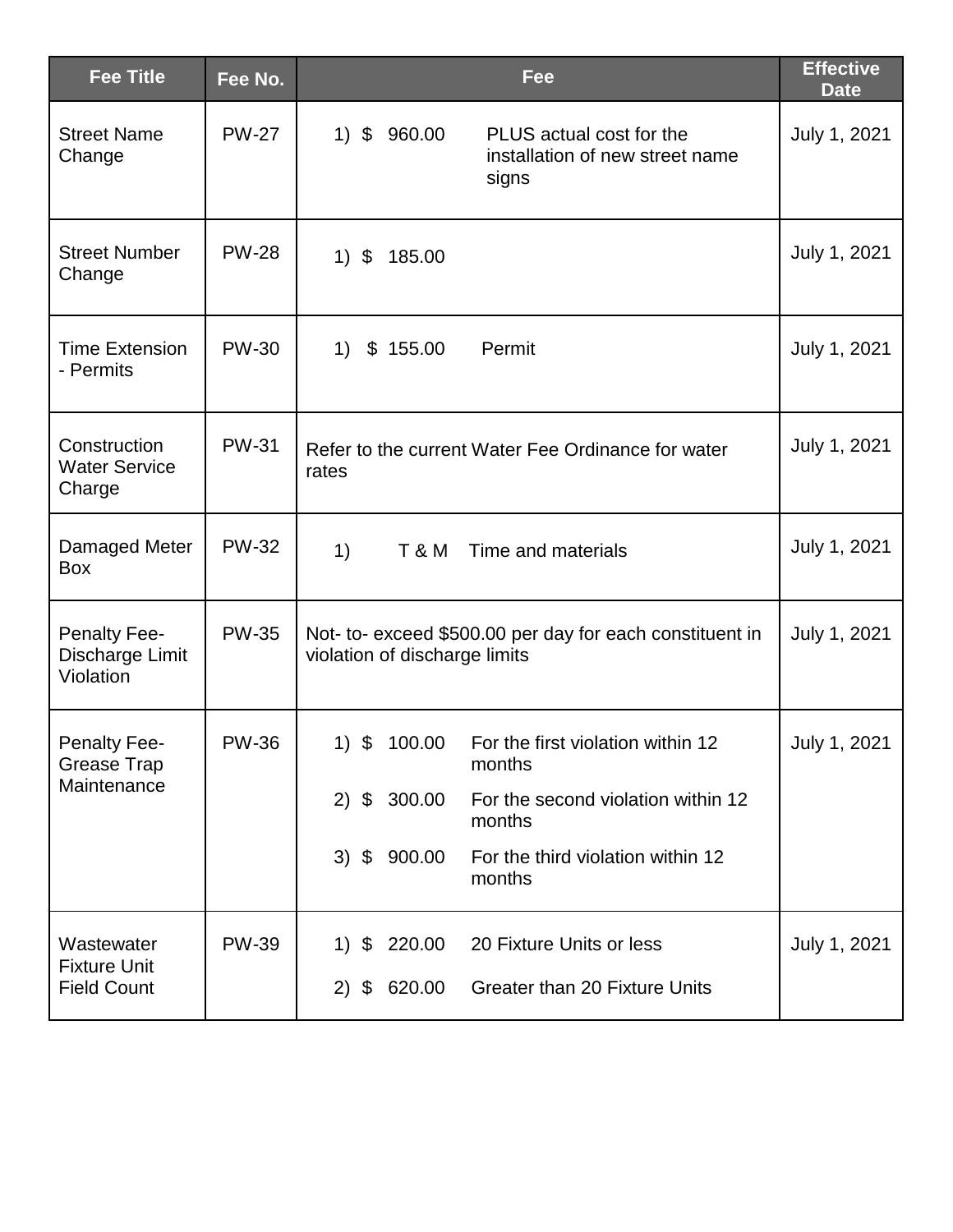| <b>Fee Title</b>                                                                   | Fee No.      | Fee                                                                                                                                                                                                                                                                        | <b>Effective</b><br><b>Date</b> |
|------------------------------------------------------------------------------------|--------------|----------------------------------------------------------------------------------------------------------------------------------------------------------------------------------------------------------------------------------------------------------------------------|---------------------------------|
| LAFCO Out of<br><b>Agency Service</b><br>Agreement                                 | <b>PW-40</b> | 1) $$5,720.00$<br>Fee for writing an Out of Agency<br>Service Agreement between the<br>City and property owner(s) of a<br>parcel, which is in the County, but<br>outside of the City's service area<br>and/or, if the agreement has to go<br>to City Council for approval. | July 1, 2021                    |
| Wastewater<br>Service Charge                                                       | <b>PW-41</b> | Refer to current Wastewater Fee Ordinance for<br>Wastewater rates.                                                                                                                                                                                                         | July 1, 2021                    |
| <b>Water Fire</b><br>Service/Private<br>Hydrant                                    | <b>PW-42</b> | Refer to the current Water Fee Ordinance for Water<br>rates.                                                                                                                                                                                                               | July 1, 2021                    |
| <b>Water Service</b><br>Charge                                                     | <b>PW-43</b> | Refer to the current Water Fee Ordinance for Water<br>rates                                                                                                                                                                                                                | July 1, 2021                    |
| <b>Water Tenant or</b><br><b>Lessee Trust</b><br>Deposit                           | <b>PW-44</b> | $1)$ \$<br>150.00                                                                                                                                                                                                                                                          | July 1, 2021                    |
| Water<br>Conservation<br>Requirements<br>Hardship<br>Waiver                        | PW-45        | 1) \$125.00                                                                                                                                                                                                                                                                | July 1, 2021                    |
| Preferential<br><b>Parking Permit</b><br>Program                                   | <b>PW-46</b> | 8.25<br>$1)$ \$<br>Per card<br>$2)$ \$ 15.50<br>For replacement                                                                                                                                                                                                            | July 1, 2021                    |
| Street and<br><b>Traffic Sign</b><br>Installation,<br>Replacement,<br>and Striping | <b>PW-47</b> | 1)<br><b>T &amp; M</b><br>Time and materials                                                                                                                                                                                                                               | July 1, 2021                    |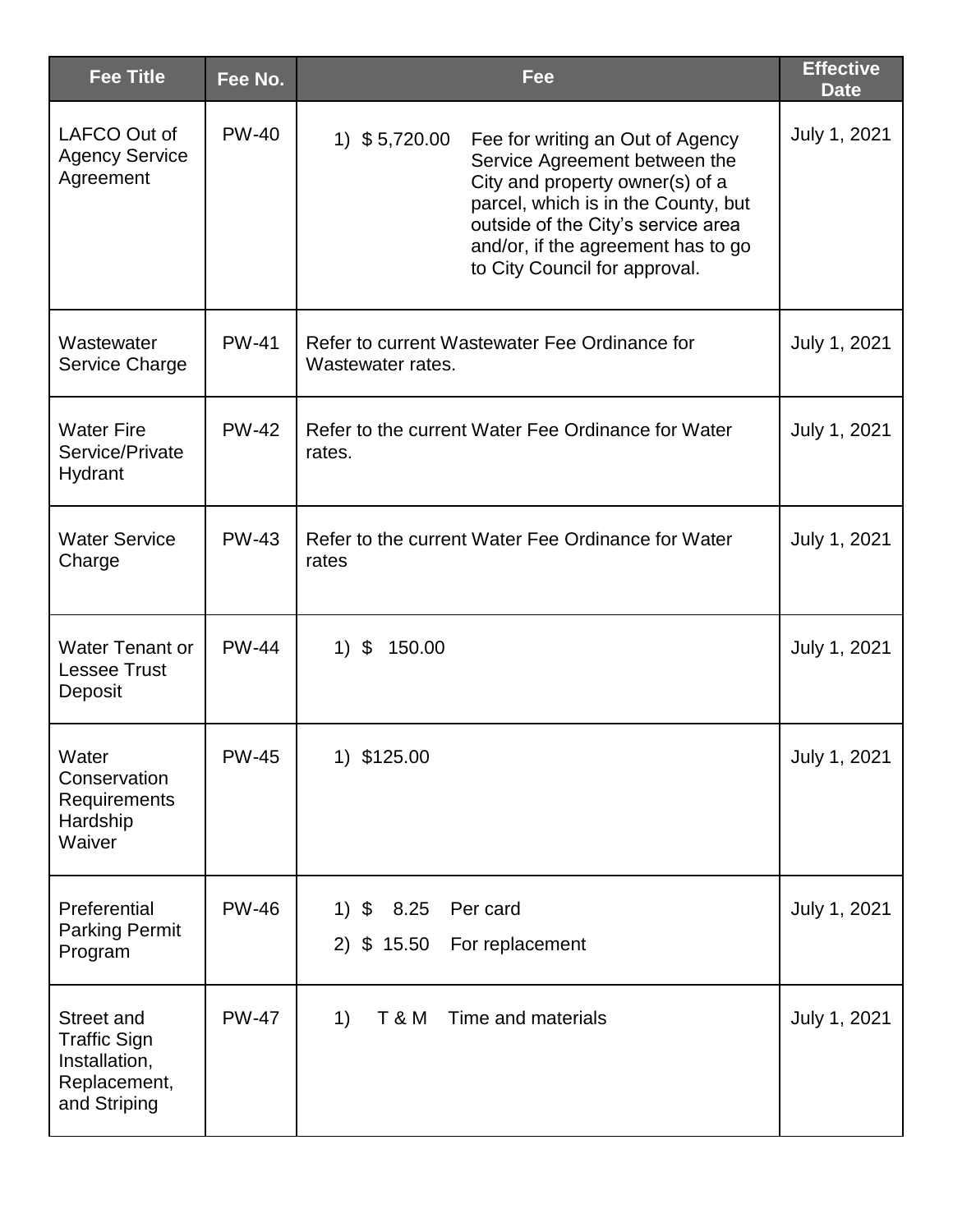| <b>Fee Title</b>                                      | Fee No.       | Fee                                                                                                                                                      | <b>Effective</b><br><b>Date</b> |
|-------------------------------------------------------|---------------|----------------------------------------------------------------------------------------------------------------------------------------------------------|---------------------------------|
| Paratransit-<br>Dial A Ride Fare                      | <b>PW-48</b>  | $1)$ \$<br>Per trip (local)<br>4.00                                                                                                                      | July 1, 2021                    |
|                                                       |               | $2)$ \$<br>6.00<br>Per trip (intercity)                                                                                                                  |                                 |
| <b>TOT Bus Fare</b>                                   | <b>PW-51</b>  | <b>Fixed Route Fares:</b><br>1) $$2.00$<br>Adult                                                                                                         | July 1, 2021                    |
|                                                       |               | $2)$ \$<br>Senior/Disabled/Medicare<br>0.50                                                                                                              |                                 |
|                                                       |               | 3)<br>Free<br>Children (5 years old and under)                                                                                                           |                                 |
|                                                       |               | <b>Transfers</b><br>4)<br>Free                                                                                                                           |                                 |
|                                                       |               | $5)$ \$ 16.00<br>Adults, Seven-Day Unlimited Ride<br>Pass                                                                                                |                                 |
|                                                       |               | $6)$ \$<br>4.00<br>Senior/Disabled, Seven-Day<br><b>Unlimited Ride Pass</b>                                                                              |                                 |
|                                                       |               | $7)$ \$ 56.00<br>Adult, 31-Day Unlimited Ride Pass                                                                                                       |                                 |
|                                                       |               | $8)$ \$ 14.00<br>Senior/Disabled, 31-Day Unlimited<br><b>Ride Pass</b>                                                                                   |                                 |
|                                                       |               | 9)<br>\$16.00<br>Adult, Ten Ride Pass                                                                                                                    |                                 |
|                                                       |               | $10)$ \$ 4.00<br>Senior/Disabled, Ten Ride Pass                                                                                                          |                                 |
|                                                       |               | 11) \$ 28.00<br>Student, 31-Day Pass                                                                                                                     |                                 |
| Transportation<br>Services -<br><b>Special Events</b> | <b>PW-51A</b> | <b>T&amp;M</b><br>1)<br>Time and materials, which will<br>include the "Contracted Transit"<br>Operator's" cost, plus Citywide<br>overhead and fuel costs | July 1, 2021                    |
| <b>Traffic Study</b><br>Fee                           | <b>PW-52</b>  | $1)$ \$9,000.00<br>Deposit for City processing and<br>review. Flat fee, plus passthrough<br>for contractor/consultant actual<br>cost                     | July 1, 2021                    |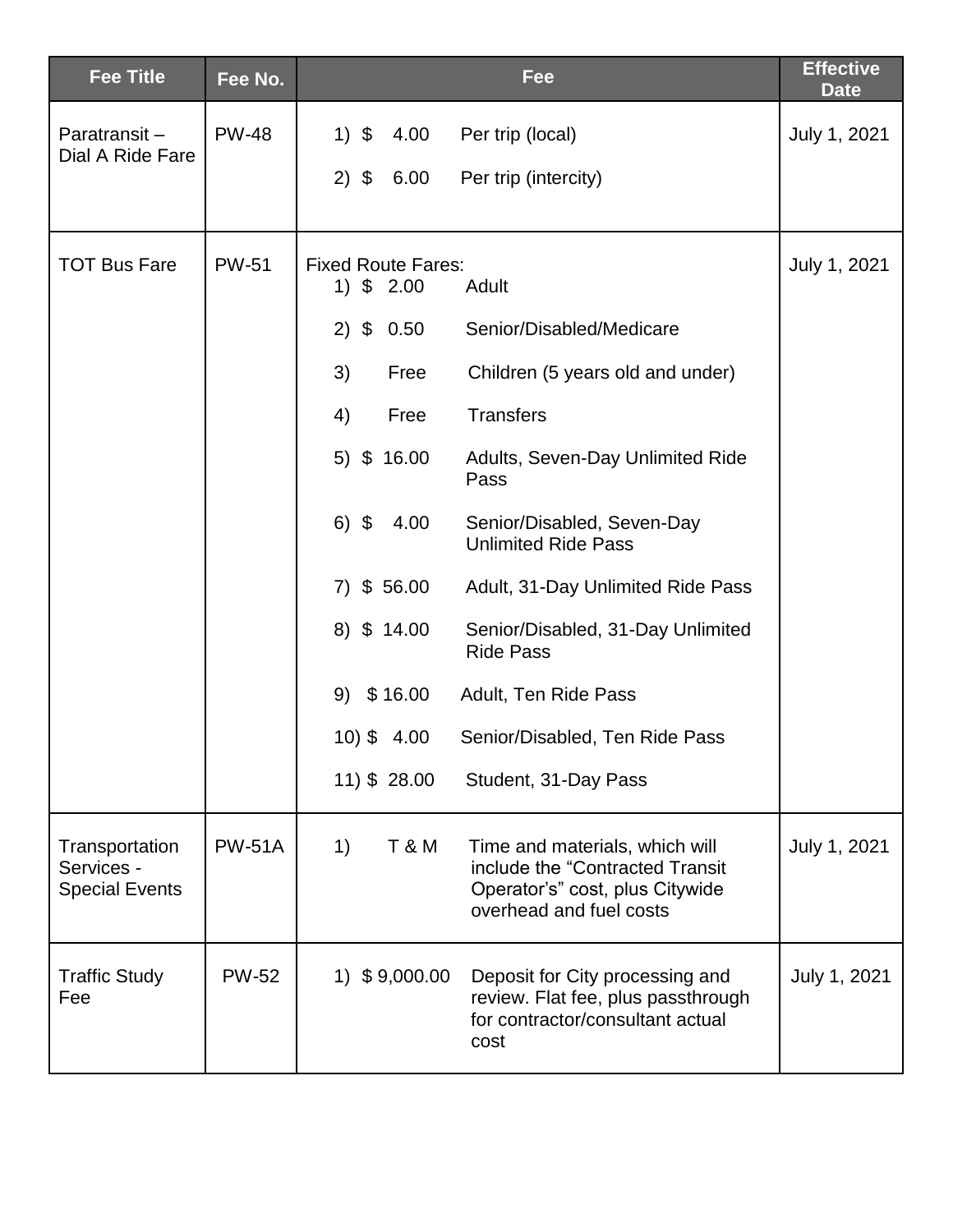| <b>Fee Title</b>                                                                                               | Fee No.       | Fee                                                                                                                    | <b>Effective</b><br><b>Date</b> |
|----------------------------------------------------------------------------------------------------------------|---------------|------------------------------------------------------------------------------------------------------------------------|---------------------------------|
| <b>Vehicle Code</b><br>Enforcement on<br><b>Private Property</b>                                               | <b>PW-53</b>  | 1) $$5,000.00$                                                                                                         | July 1, 2021                    |
| Solid Waste<br><b>Collection Rates</b>                                                                         | <b>PW-54</b>  | Refer to the current Solid Waste Fee Resolution for<br>Solid Waste collection rates.                                   | July 1, 2021                    |
| Ventura Co<br><b>Flood Control</b><br><b>District NPDES</b><br><b>Benefit</b><br>Assessment<br><b>District</b> | <b>PW-57</b>  | $1)$ \$<br>5.28<br>Per basic assessment unit in<br>Zone 3<br>$2)$ \$<br>5.65<br>Per basis assessment unit in<br>Zone 4 | July 1, 2021                    |
| Lighting and<br>Landscape<br>Assessment<br><b>District</b>                                                     | <b>PW-58</b>  | Refer to Lighting and Landscape Fee Resolution for<br>Lighting and Landscaping Assessments.                            | July 1, 2021                    |
| Stormwater<br><b>Pollution</b><br><b>Prevention Plan</b><br><b>Processing Fee</b>                              | <b>PW-61</b>  | $1)$ \$<br>867.00                                                                                                      | July 1, 2021                    |
| Stormwater<br><b>Quality Master</b><br><b>Plan Processing</b><br>Fee                                           | <b>PW-62</b>  | $1)$ \$<br>1,205.00<br>Deposit; PLUS time and<br>materials                                                             | July 1, 2021                    |
| <b>Storm Drain</b><br><b>Inlet Placard</b>                                                                     | <b>PW-63</b>  | $1)$ \$<br>11.50<br>Per placard (adhesive included)                                                                    | July 1, 2021                    |
| Stormwater<br><b>Inspection Fee</b>                                                                            | <b>PW-63A</b> | $1)$ \$<br>99.00<br>Per inspection                                                                                     | July 1, 2021                    |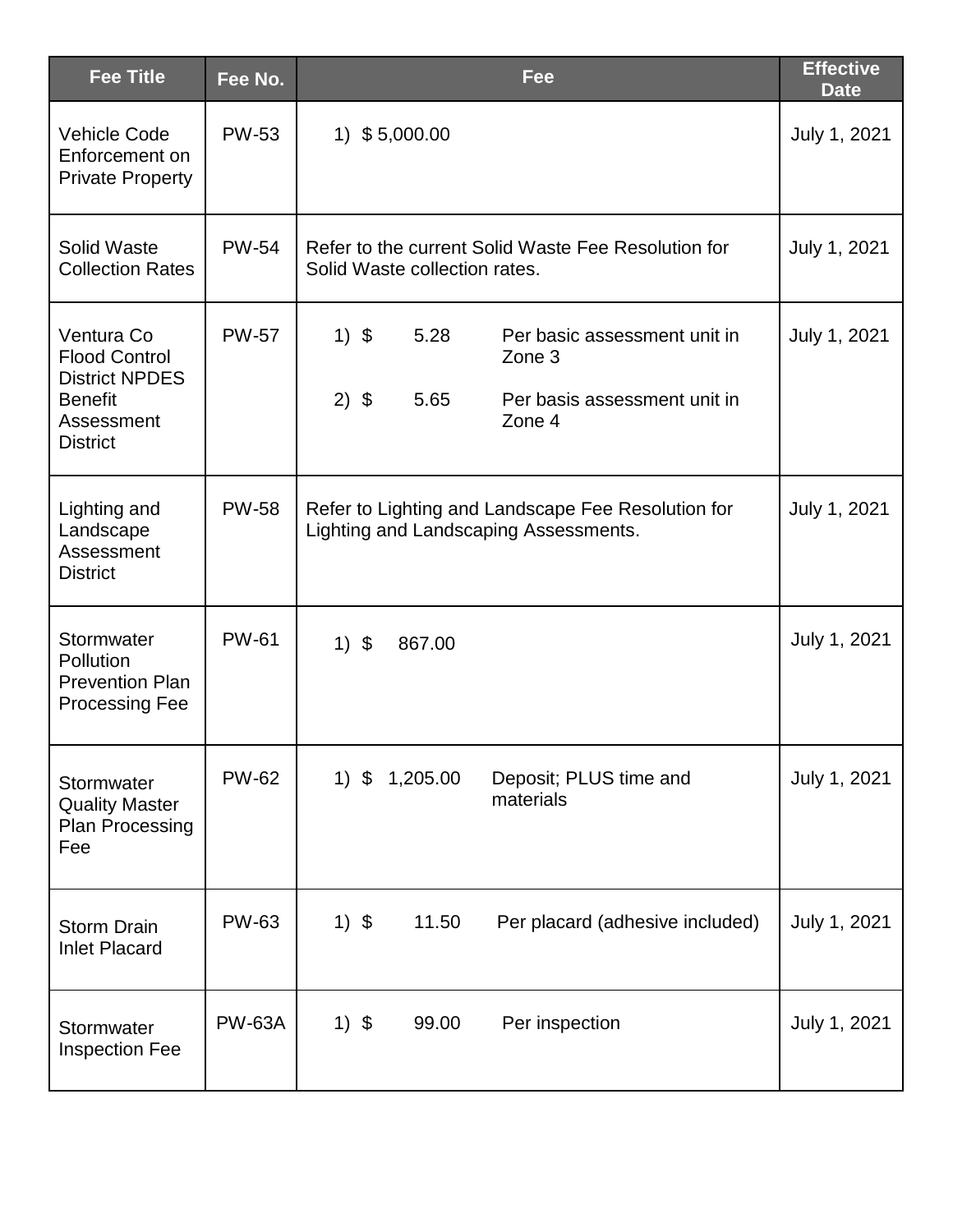| <b>Fee Title</b>                                                                                        | Fee No.       |         |                  | Fee                                                                                                                                                | <b>Effective</b><br><b>Date</b> |
|---------------------------------------------------------------------------------------------------------|---------------|---------|------------------|----------------------------------------------------------------------------------------------------------------------------------------------------|---------------------------------|
| Stormwater<br>Quality<br><b>Permanent Best</b><br>Management<br>Practices (BMP)<br>Annual<br>Inspection | <b>PW-63B</b> |         |                  | 1) No charge If BMP owner provides annual<br>maintenance reports                                                                                   | July 1, 2021                    |
|                                                                                                         |               |         | $2)$ \$ 100.00   | If BMP owner fails to provide annual<br>report or respond to 1 <sup>st</sup> letter                                                                |                                 |
|                                                                                                         |               |         | $3)$ \$ 275.00   | if BMP owner fails to respond to $2nd$<br>letter and City is required to perform<br>field inspection                                               |                                 |
|                                                                                                         |               | 4)      | <b>T &amp; M</b> | Time and Materials, if City is<br>required to make improvements to<br>deficient BMP's                                                              |                                 |
|                                                                                                         |               | 5)      | \$168.00         | <b>Plus County Filing Fees</b><br>If BMP owner fails to pay for items<br>2) through 4) and the City is required<br>to place a lien on the property |                                 |
|                                                                                                         |               |         | *BMP             | <b>Stormwater Quality Best</b><br><b>Management Practices</b>                                                                                      |                                 |
| Charge to<br>Vandals for<br><b>Graffiti Removal</b>                                                     | <b>PW-64</b>  | 1)      | \$490.00         | Less than 4 Square Feet                                                                                                                            | July 1, 2021                    |
|                                                                                                         |               | 2)      | \$740.00         | 5 to 16 Square Feet                                                                                                                                |                                 |
|                                                                                                         |               | 3)      | \$990.00         | 17 to 36 Square Feet                                                                                                                               |                                 |
|                                                                                                         |               | 4)      | \$1,485.00       | Greater than 36 Square Feet                                                                                                                        |                                 |
|                                                                                                         |               | 5)      | <b>T &amp; M</b> | Time and material costs for graffiti<br>abatement on non-standard items                                                                            |                                 |
| <b>Electric Vehicle</b><br>(EV) Charging<br>Fee                                                         | <b>PW-65</b>  | $1)$ \$ | 0.26             | per kWh                                                                                                                                            | July 1, 2021                    |
|                                                                                                         |               | $2)$ \$ | 2.00             | per hour for parking                                                                                                                               |                                 |
|                                                                                                         |               |         |                  |                                                                                                                                                    |                                 |